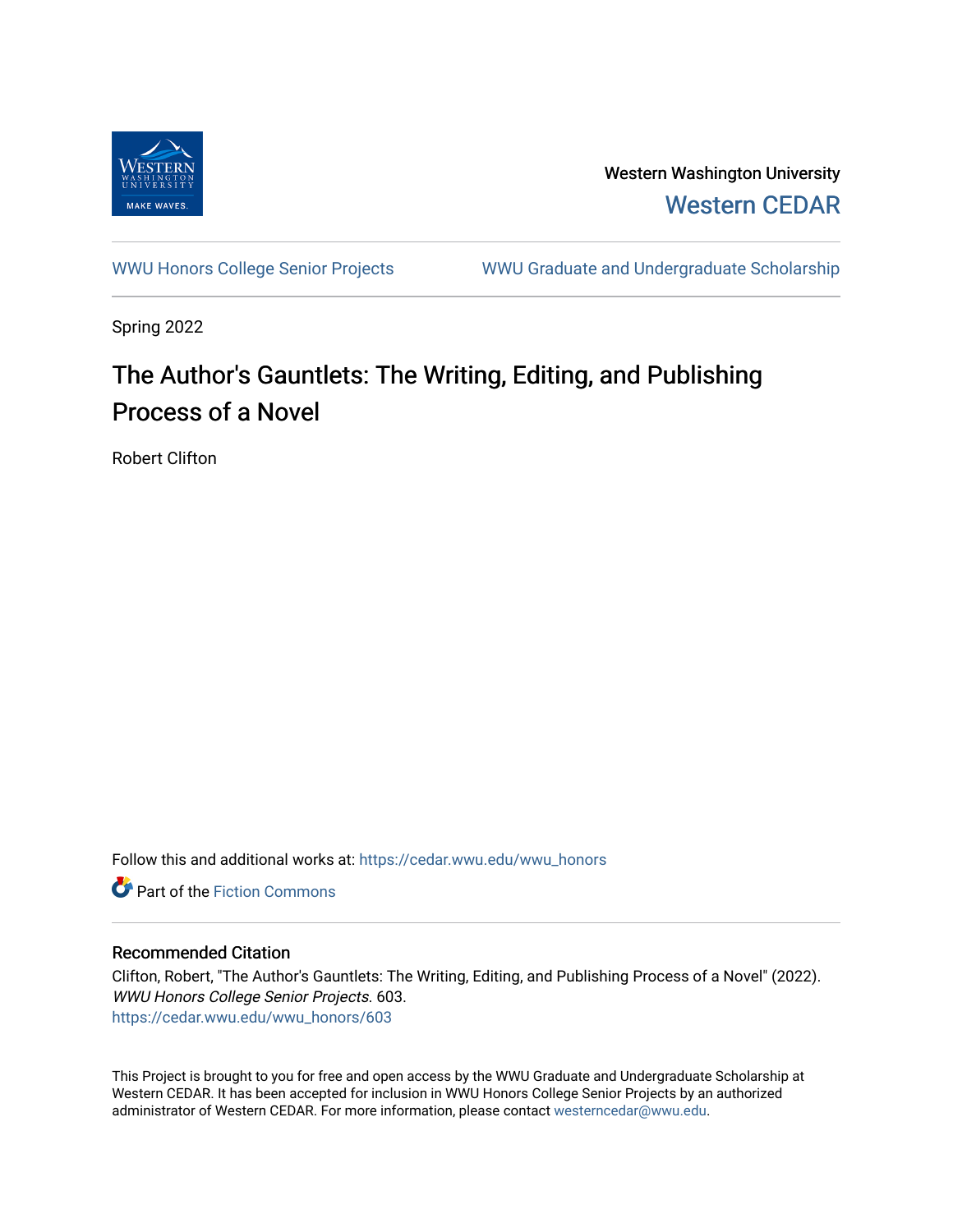#### Robert Clifton

## Honors Capstone Project

## June 1, 2022

The Author's Gauntlets: The Writing, Editing, and Publishing Process of a Novel **Intro**

Hello! Thank you all for coming to my presentation. So, many people have done presentations about novels or stories they've written, and hearing about their writing process is always fascinating to me. But if you're serious about getting your story out into the world, like I am, the writing process is only the first step. In this presentation, I aim to do a quick crash course of the *entire* process of novel creation, from conception to publication.

But first, a little bit about myself. At my elementary school, we had this thing called Young Authors every year. Every student would write and illustrate their own short story, and then we had a big festival with everyone's parents where we all read our stories. Maybe that sounds terrifying to some of you, but the first time I did it, I absolutely loved it, from the writing to the illustrating to the presenting. It wasn't until fifth grade that I came to the realization, "I want to do this for a living." And I've been working towards that dream ever since. I've had hundreds of story ideas over the years, but none of them have made it beyond my initial planning stages. Until now.

*Flite of the Jon Quimbys* is about a young man named Jon Quimby and his varied and complex relationships with his grandfather, his father, and his best friend Carson Landry. Oh, and of course his grandfather's old car. Here's a brief summary: "Jonathan Newberry Quimby III has been estranged from his family for seven years. But when he coincidentally finds his grandfather's 1957 DeSoto Fireflite languishing in a junkyard, he sees a path to redemption. He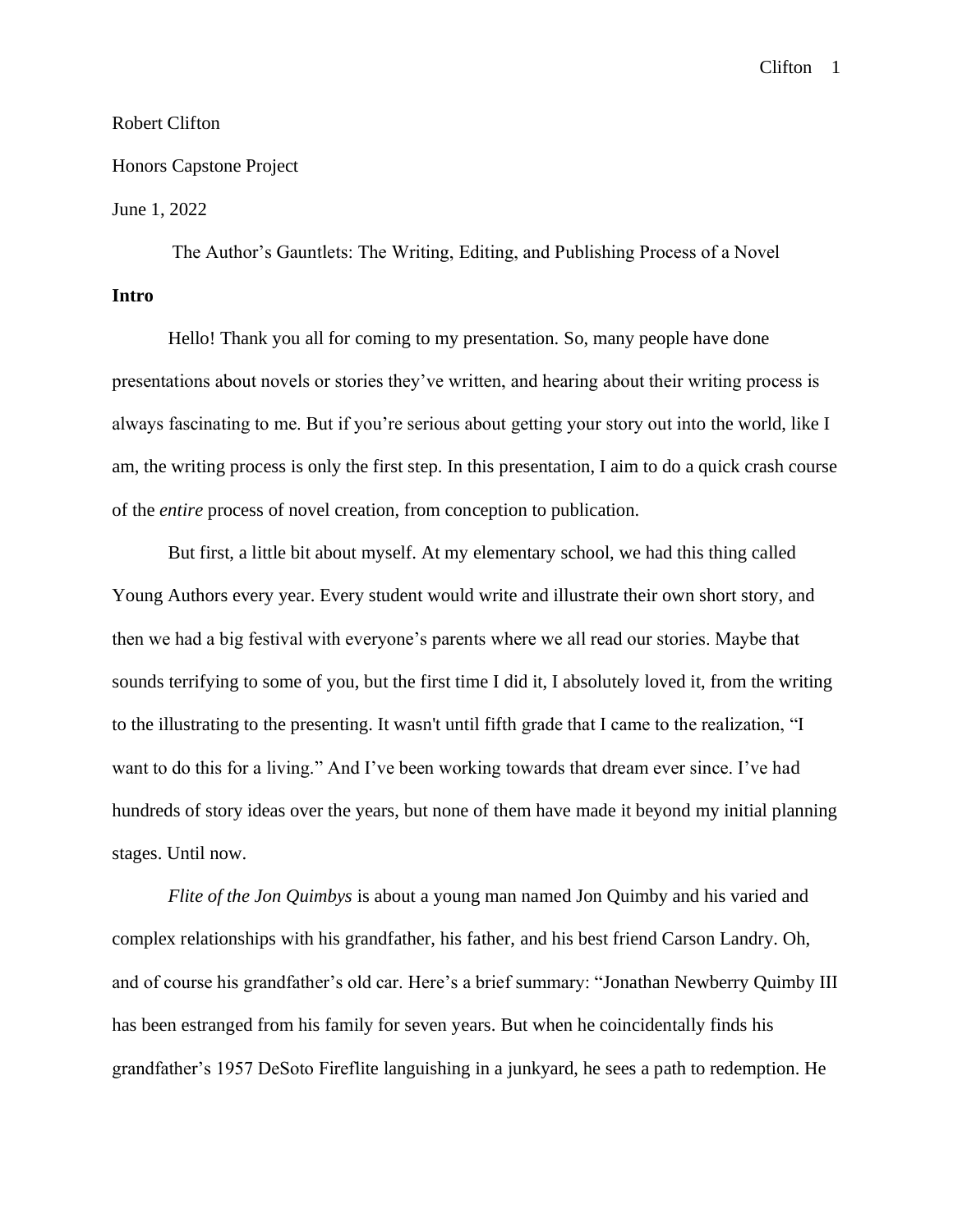buys it to fix up and present to his grandpa as the ultimate gift. But Jon's timeline is suddenly accelerated when he learns his grandpa's health has taken a turn for the worse. In a panic, Jon recruits his mechanic friend Carson for tech support, and the two embark on a cross-country road trip in the broken-down car to deliver it to Jon Sr. before it's too late."

Hopefully you're all intrigued by now. If not, my future career as a writer is in serious jeopardy. In any case, now that you have a basic idea of what I'll be talking about, I can tell you all about how I wrote this, starting with the story of how this story came to be.

#### **The Writing Process**

For writers, it's very rare that an idea just pops into our heads randomly. There are countless thoughts, memories, and other influences that go into an initial conception, and so it is with *Flite of the Jon Quimbys*, or *FOTJQ*, as I'll be referring to it from now on. To understand the origin of this story, we'll need to go way back in my history.

So, besides being an aspiring writer, I'm also a classic car aficionado, as you may have guessed. That all started with my grandfather's old car, a 1963 Chevy Nova convertible. I never knew my grandfather very well: he died when I was three. But after he passed away, my mom bought his car from my grandmother, and it's been in our garage ever since. We'd take it out to drive about once a year, making it a consistent presence in my young life.

"But Robert," I hear you say, "that car doesn't look anything like the one in your story. Where'd the Fireflite come from?" Well, my patient friends, I'm getting to that. So, fast-forward ten years to seventh grade. On a whim, I wanted to learn more about classic cars, and since I still believed in research via books at that age, I went looking in my

Clifton 2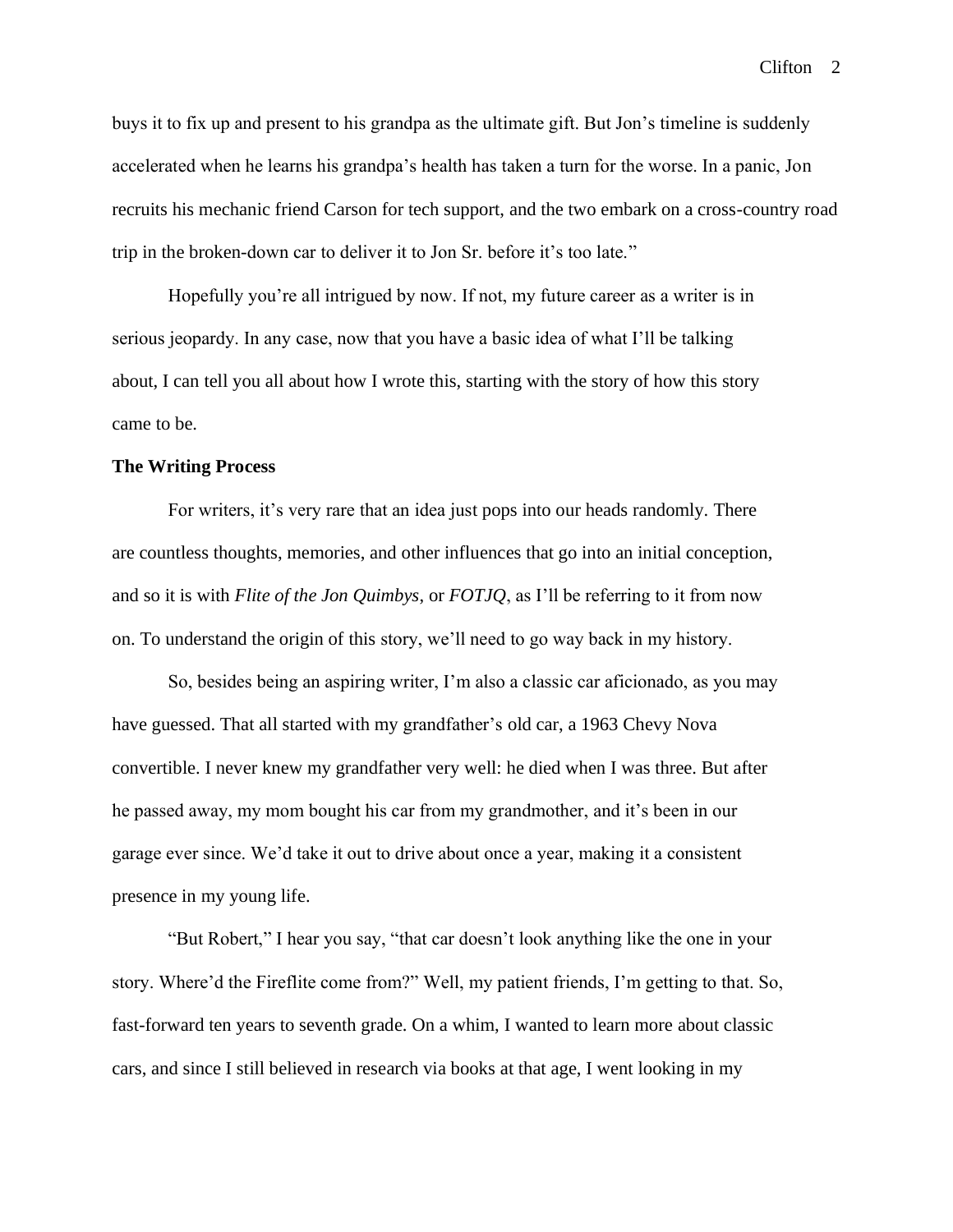school's library for books about the subject. And I found one. This one, in fact (*Classic American Cars* by Quentin Willson). And as I was flipping through it, I came across this car: the 1957 Chrysler New Yorker. Almost as soon as I saw it, I thought, "Wow. That is the most beautiful car I've ever seen."

In my subsequent research, I learned that in the 1950s, Chrysler, along with Plymouth, Dodge, DeSoto, and Imperial, were all under the Chrysler corporate umbrella. And in the late 1950s, Chrysler Corp. had a design program called the Forward Look, headed by this man, Virgil Exner. Exner designed the cars for all the Chrysler makes in this period, and he pushed the company towards the sleek, dartlike shapes with large tailfins that, to us, define the aesthetic of the late 1950s. For a while, Chrysler was the envy of the automotive world, at least styling-wise. I promise, this is all relevant to my story-making process.

So clearly, I wasn't alone in thinking the New Yorker was the most beautiful car I'd ever seen. And almost immediately, I decided I must have it. I took the book home and showed it to my parents. When I said I wanted the car, they said it was cool and just kinda laughed me off, understandably so. But it became a legit obsession of mine. I read the entry in the book over and over, I printed out pictures and stuck them to my walls and my door, I combed the annals of the internet to find any that were for sale.

After a while though, I reluctantly accepted that getting a classic car was a pretty far-out goal for a seventh grader. So, as an outlet for my obsession, I turned to the only classic car that I could work on: my grandpa's '63 Nova. And as I cleaned and polished it inside and out, I noticed things about it; things I'd seen before but hadn't paid much mind to. While the car was under my grandfather's care, he modified it extensively, putting in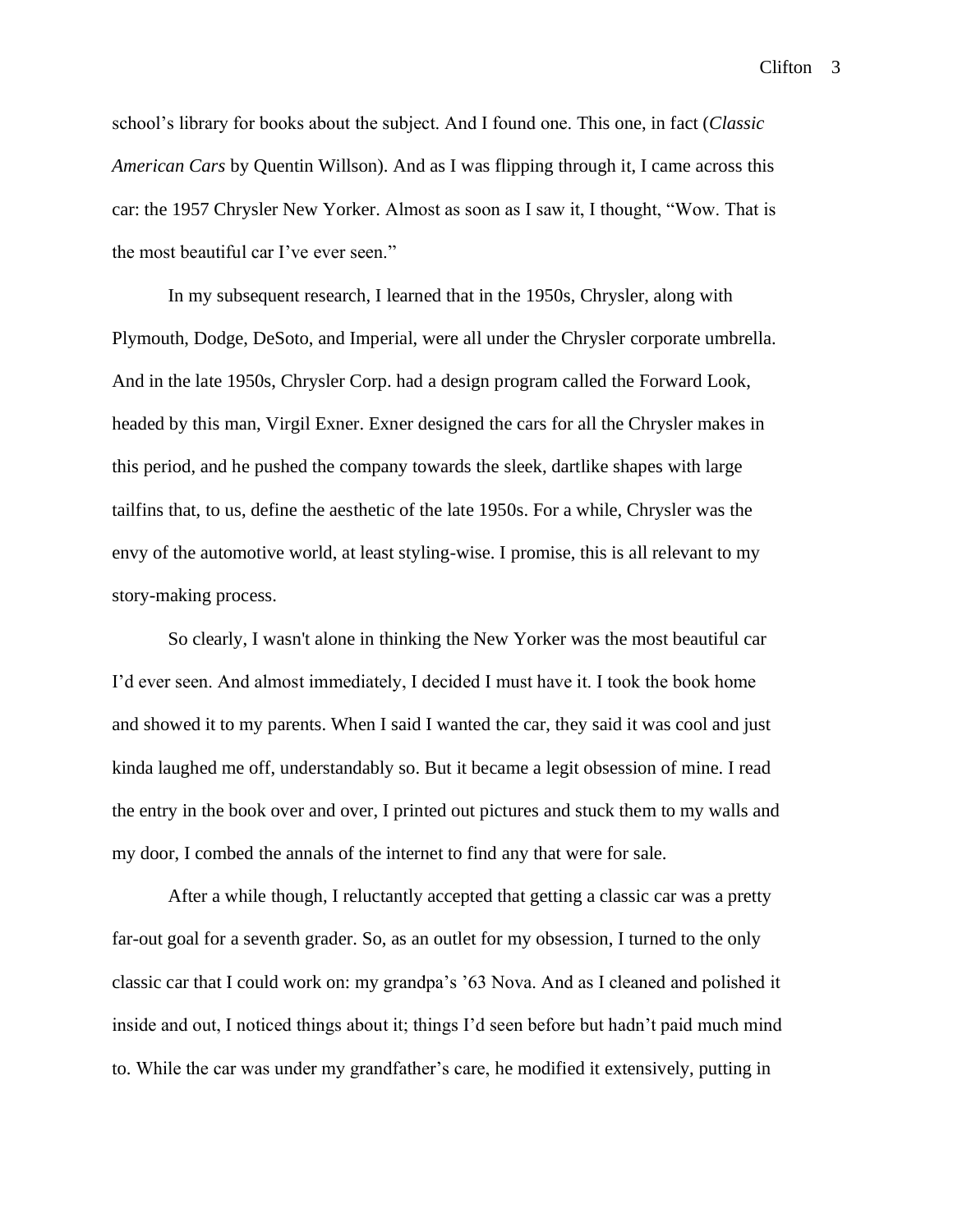things like a tape player and his own speaker system, and cupholders that don't work. He also made little quick fixes all over the car, like a bunch of hastily patched rust holes, duct tape over ripped-up seats, and carpet haphazardly shoved into the cab. Those little traces of him are everywhere on that car, and in the last few years, I started to look at them and wonder, what don't I know about my grandfather; what are the stories of his that I haven't heard? Out of that question, I created a concept for a short story where a young man fixes up his grandfather's old car, and his grandpa tells him stories about it.

Fast forward again from seventh grade, and it's Winter Break of my junior year here at Western. I'm at home with my family. My obsession with the Chrysler has cycled in and out over the years, so just for fun, I decide to go online and see what's for sale. And lo and behold, I come across the Holy Grail: a 1957 Chrysler New Yorker in the exact shade of blue I wanted, in good condition, for not too outrageous a price. I decided the time was now: if I didn't get this one, another one like it may not pop up ever again. So, I went all out: I made a full-on persuasive PowerPoint for my parents on why we should get this car, and I must have done a good job, because they agreed! And after a few more months, this car, yes, the one I used as an example earlier, made its home in our driveway. Her name is Belle, and she's my pride and joy.

A few months later, I was still reeling from the achievement of my 8-year dream. At the same time, I was in a publishing class, taught by the magnificent Lee Gulyas, who also advised this project! Our final project for that class was to write a proposal for a book idea we had. I was originally developing another idea, but suddenly, that short story about the young man and his grandpa's car popped into my head again, and then I thought, "What if it was also a road trip?" And lo, the concept for *FOTJQ* was born.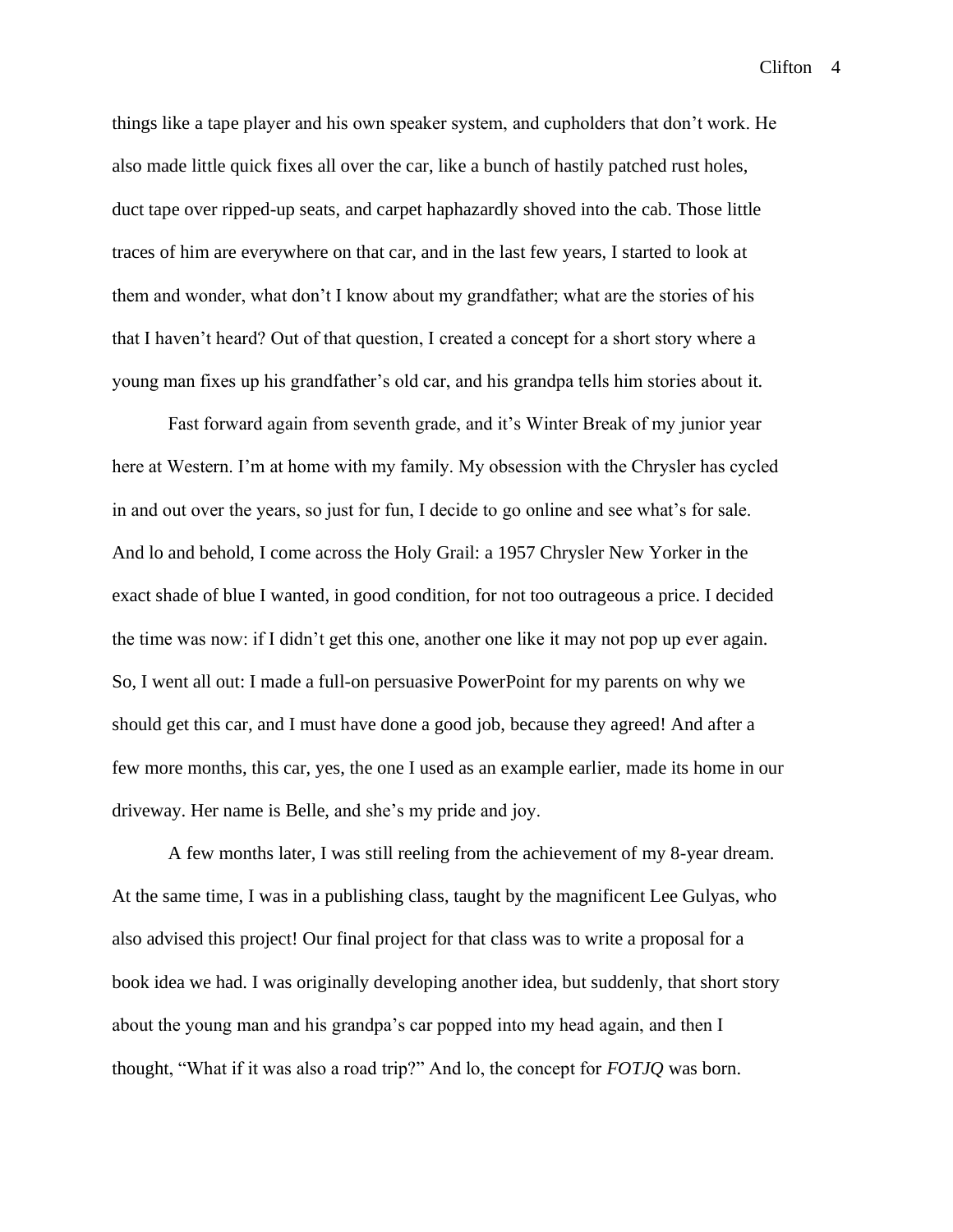Having the project for the class was great, because I now have materials I'll need later in the publishing process! But I'll get back to that. From that genesis, I took some time to let the idea develop. Truly, my favorite experience as a storyteller is when you come up with an idea and it's like your own little Big Bang, where all the details, story beats, character arcs, and other elements just spontaneously generate and fall into place. I have a whole document full of ideas I had for *FOTJQ*, many of which didn't make it into the final product. But that's okay: this first stage is all about idea generation. As an example, one of the first decisions I had to make was what kind of car I would feature in the story. I had two great bases, in my grandpa's '63 Nova or my own '57 New Yorker. I really wanted it to be the New Yorker, but something held me back from that. You see, I wanted to portray the grandpa in the story as a fairly middle-class man, not poor by any means, but not rich either. Chrysler Corp. had a rigid hierarchy with its makes at the time, with the budget Plymouths at the bottom, going all the way up to the super-luxury Imperials at the top. Chryslers at the time were just one step below the top; they were luxury cars. But I quickly realized there was an easy solution to this: right below Chrysler, in the middle of the hierarchy, was DeSoto, which looks very similar to the Chrysler, but would have been middle-class at the time. So, in my head, I had my New Yorker and my grandpa's Nova do a little fusion dance, and out popped this, a 1957 DeSoto Fireflite in white and green, which I named Bonnie in the story. Plus, the name Fireflite gave me the idea for the title!

So, once I had all those details worked out and we got into summer, I was ready to start writing. And I really didn't want this to become just another story-building document on my computer; I wanted to keep my momentum. And I had a plan.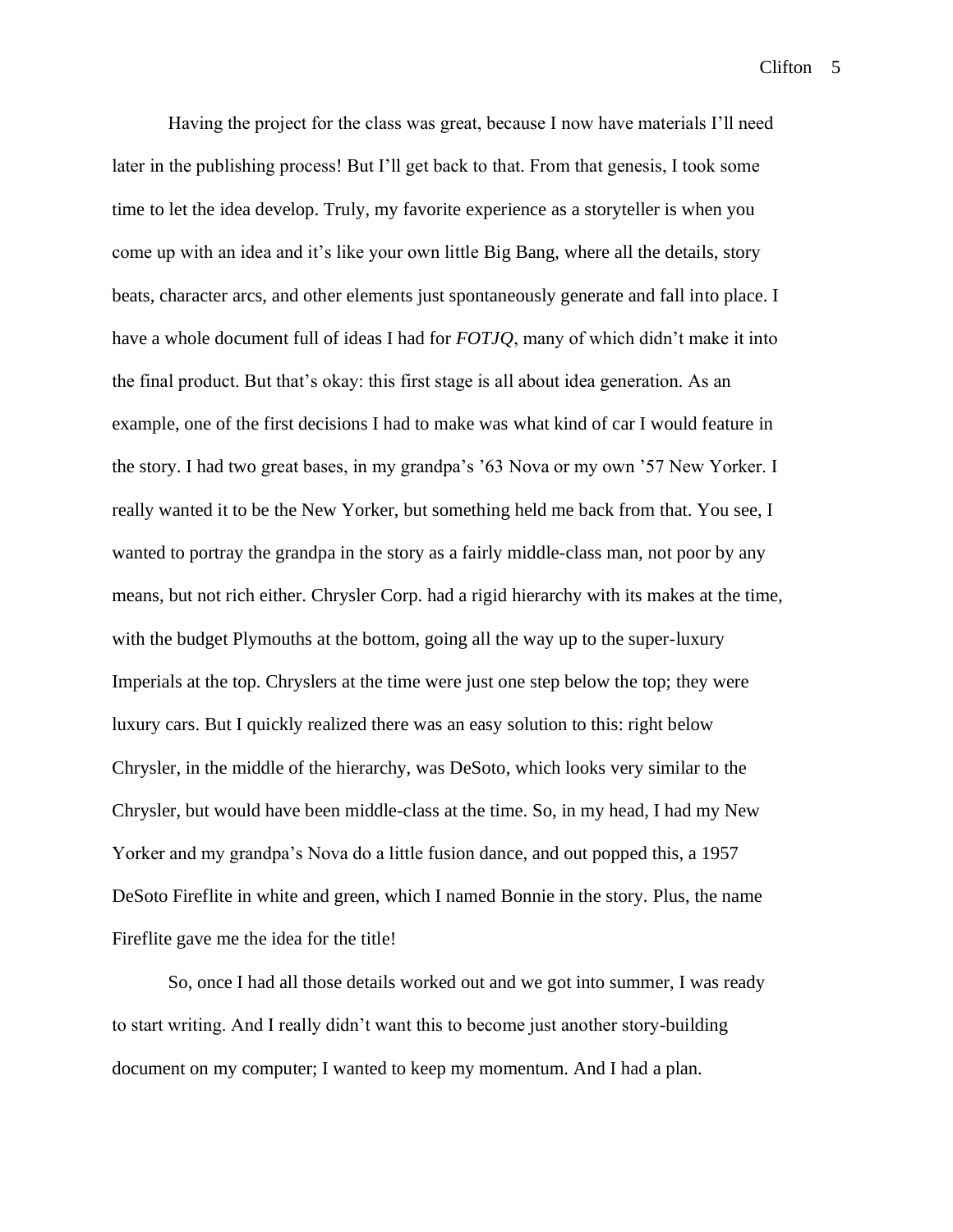How many of you know what NaNoWriMo is? For those who don't know, it's short for National Novel Writing Month, and it's an online event where people challenge themselves to write a 50,000-word rough draft of a novel in 30 days. It normally happens in November, but they also do events in April and July. I planned to participate in the July one, and I told everyone I could that I was doing it, so I couldn't back out. For some perspective on how big 50,000 words is, that goal required me to write about 1,700 words every day of the month. So far in this presentation, I have spoken just over 1,900 words. Yeah. It's big.

So why do it this way? Well, my two biggest problems when I try to write something are not setting goals for myself and my inner editor. I don't often set goals or deadlines for myself, and when I do, I'm inevitably very forgiving, so the goal or deadline ends up being moot. Not that being forgiving of yourself is bad, but it's not helpful when you want to buckle down and do something. As for my inner editor, it usually slows me way down. Whenever I write, I start thinking, "Oh, I should change this word," or "Oh, I should rewrite this passage," and then it takes me forever to write a single page. But the whole point of NaNoWriMo is quantity over quality; the word goals and time constraint force you to just write and write and not think about editing. So, it was good that the NaNoWriMo system was forcing me to confront and overcome my biggest hindrances.

All through July of last year, I did my best to reach the goal of about 1,700 words each day. The website helpfully gives you graphs to show you how you're doing with your word goals. This one shows you how you're progressing through the month, and this one shows you your word count from each day. As you can see, I stayed consistently on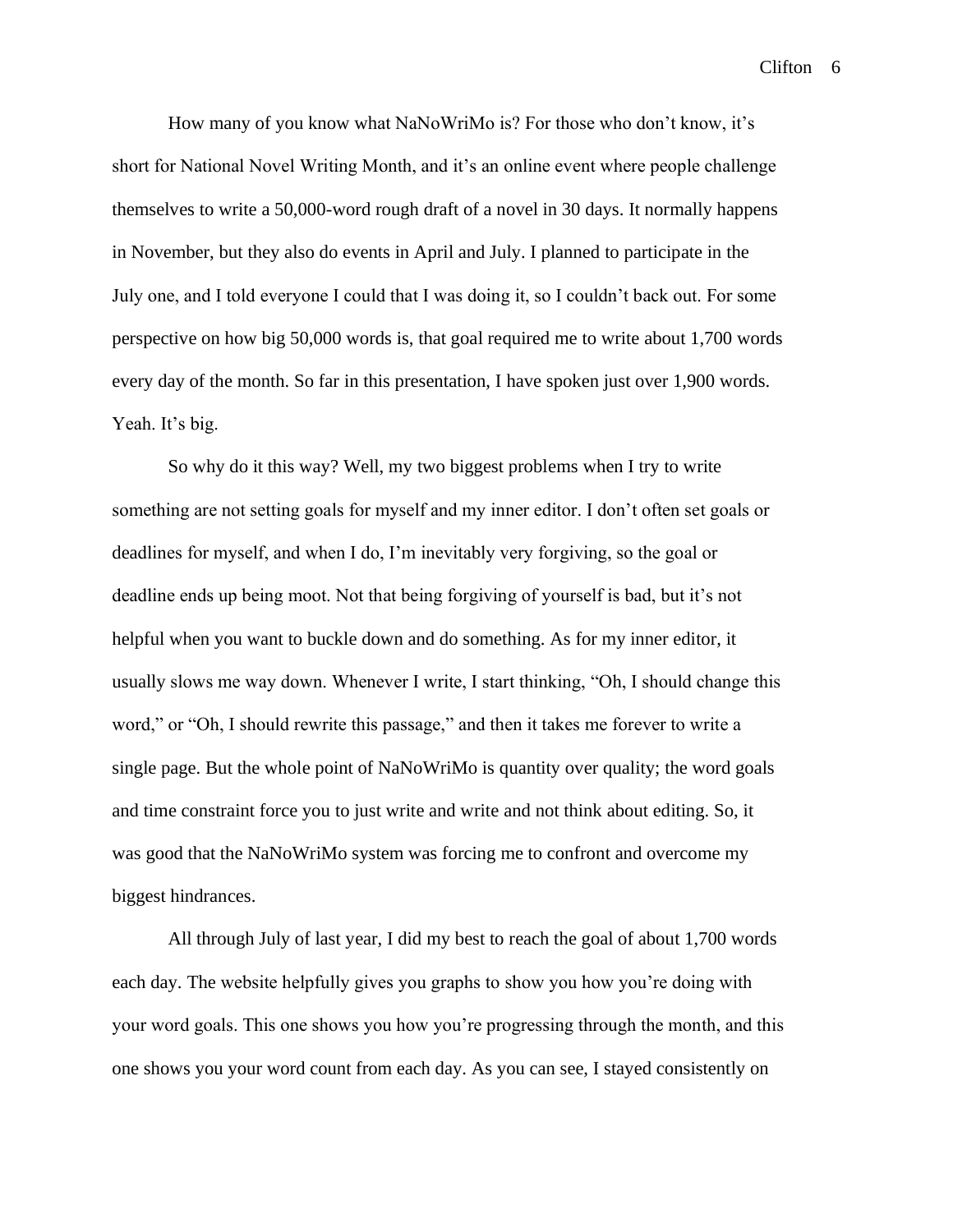the recommended gray line here, but my word count varied wildly from day to day. And that's okay! I was working a part-time job while writing this thing and working on it during my lunch breaks and at nights before I went to bed. There were days when I had a lot going on and could barely manage 500 words, and days when I had a real wind going and did nearly 3,000 words. Over 3,000 on this day. The point is, it's okay if you don't make your writing goal one day; chances are you can make it up the next. What you don't want to do is miss your writing goal multiple days in a row and leave it all to the end of the month. I think I probably would've had a heart attack if I did that. But I did it! I made it to July 31st and ended up with 50,093 words.

But here's the thing: the novel wasn't finished yet. I was only about halfway through the story! So I knew I would have to keep going, and I wanted to keep my momentum from NaNoWriMo. I gave myself a few days' break at the beginning of August, and then I set another goal. On the website, you can set any goal for yourself at any time; it doesn't have to be during an event, and it doesn't have to be 50,000 words. NaNoWriMo really is a fantastic tool for anyone who wants to write anything, just for how it helps keep you accountable and keep track of your progress. But anyway, with this first one, I gave myself a week to write 10,000 more words. I was intending to go 10,000 by 10,000, which is why this is called Step by Step 1. But I quickly found that I was more burnt out than I thought from July, and I couldn't keep up the 1,700-word-a-day pace anymore. Instead, I hovered around 1,000 a day. So I decided to go with that pace, and gave myself another month to write 20,000 words. But I still wasn't done by then, so I gave myself another week for another 4,700 words, which still didn't cut it. So then, I gave up on setting a specific goal and just kept going until I was done. And yes, I was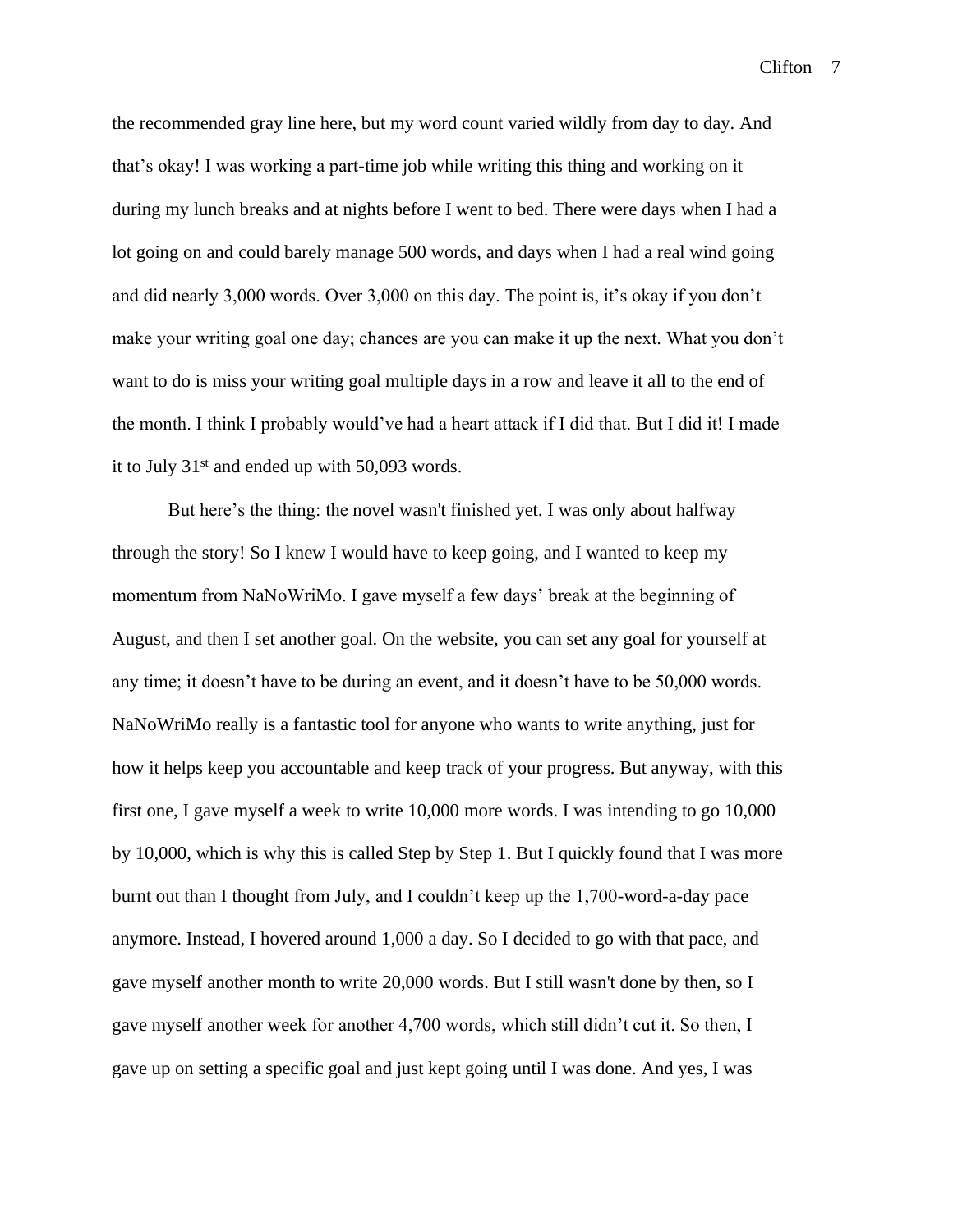able to keep myself on track without the motivation of a NaNoWriMo goal; it only took me two months of practice. And I went about 20,000 more words, and then added it to my NaNoWriMo count in this last goal called Screw It, Here's the Rest. At the end, I ended up with a 106,695-word rough draft of my novel, which is about 183 8.5x11 pages: a proper-sized novel. And yes, I was, and still am, very proud of myself.

#### **The Editing Process**

But like I said earlier, the writing process is just the first step in creating a novel. Next up is the editing process. The very first thing I wanted to do here was elicit feedback, so I sent the raw, unedited NaNoWriMo draft to three of my closest friends who know writing stuff. I call them my Alpha Readers. I left it to their mercy, and then I did not touch *Flite of the Jon Quimbys* for three months. I'm sure you can understand, after working nonstop on this novel from July to October, I was pretty tired of it, so I needed an equal amount of time away from it. That is something I would recommend to any novelist: once you finish your first draft, take a break. If you dive right into editing after you finish, it's more than likely you'll hate it and either tear it apart or give up on it. After you take a break, for however long you feel you need to, you can come back to the draft with fresh eyes and a more optimistic outlook. Which is what I did.

I'd received some of the comments from my Alpha Readers, but not all of them, and I wanted to wait until I had them all before digging into them. So for my first editing pass, I just read all the way through the draft and edited what I thought I needed to. That included a lot of correcting hyphens and contractions I didn't use so I could increase my word count during NaNoWriMo. So that took up a lot of time, but the whole first edit took two to three months on its own, because of how specific I can get with my rewriting.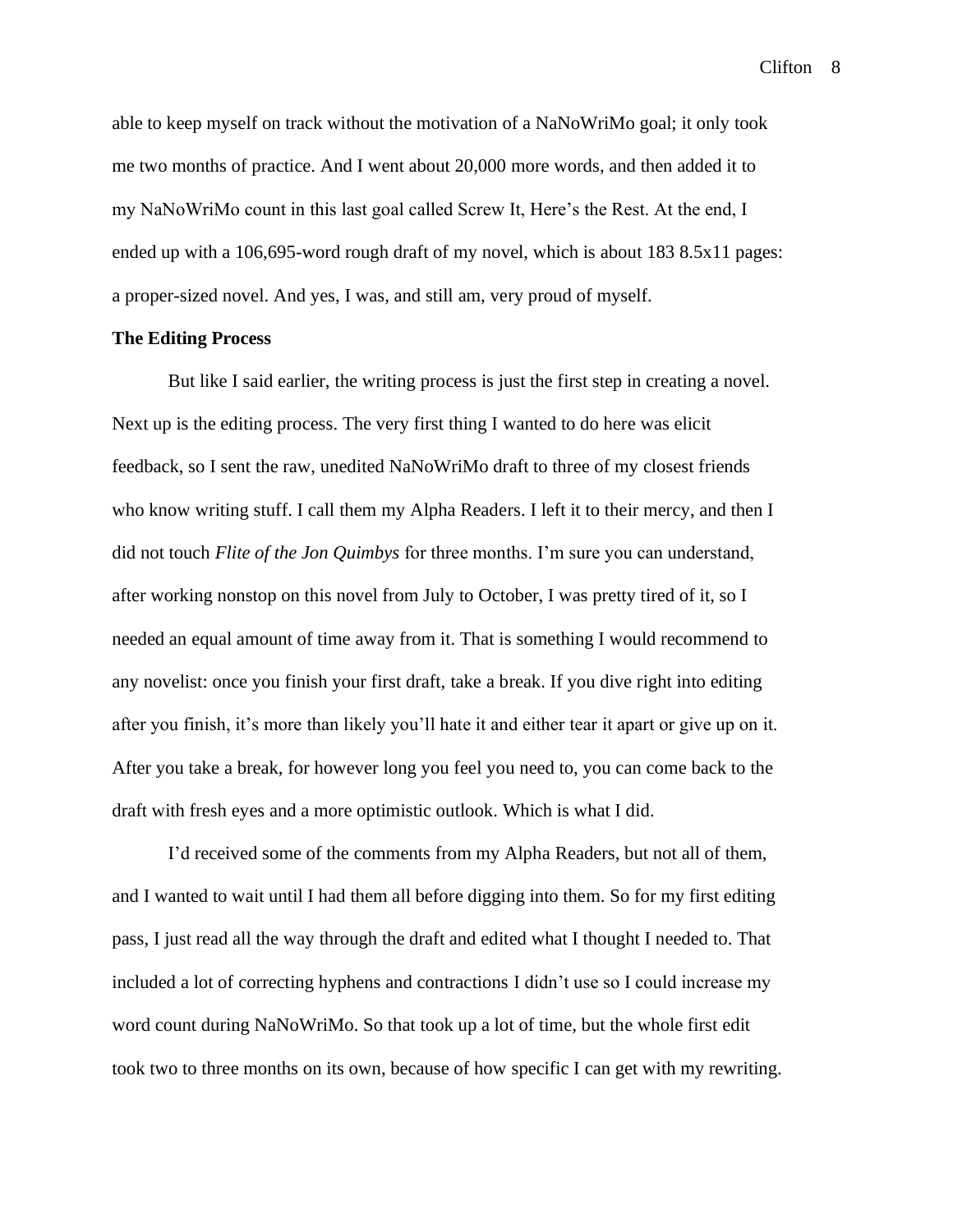Clifton<sub>9</sub>

If you'll recall, my inner editor was a hindrance during the initial writing, but now I could let loose on my manuscript with no mercy. I mostly just took out words and edited paragraphs, but there was one entire sequence near the end that I rewrote. That took a while, but it was fun because I knew I was making the story better. I should also briefly mention that I did my editing on a new document, which I named FOTJQ v2. I would recommend doing that while you're editing, so if you change your mind about an editing decision, you can go back and see the original. At the end of this first pass, I got rid of about 7,400 words for a word count of 99,308 in this version. If you're wondering why the page count increased, it's because I changed it to double-spacing.

By then, I had the comments from all three of my Alpha Readers. I sat down and talked with two of them about their comments, and I'm hoping to talk to the third soon. Talking directly to your readers is a good idea, because you can get a level of insight in person (or over Zoom) that you can't get from written comments. Plus, you can clarify anything they said that confused you. For instance, one of my readers commented "Nice, Jon" after Jon did something that I thought was a nice gesture, but I read it in a sneering tone, like "*Nice, Jon!*" So when I talked with them, I could clarify whether they meant that sincerely or sarcastically. They meant it sincerely.

In any case, I started another document, v2.5, and began incorporating their comments into the draft. It was fascinating and entertaining to see the different personalities of each of my readers come out in their feedback. To vastly oversimplify it, one of my readers is a journalism major, and they made a lot of suggestions for things that could be cut, clarified, or edited down. Another is a theatre major, and they made a lot of comments telling me how they felt at certain moments in the story, which may not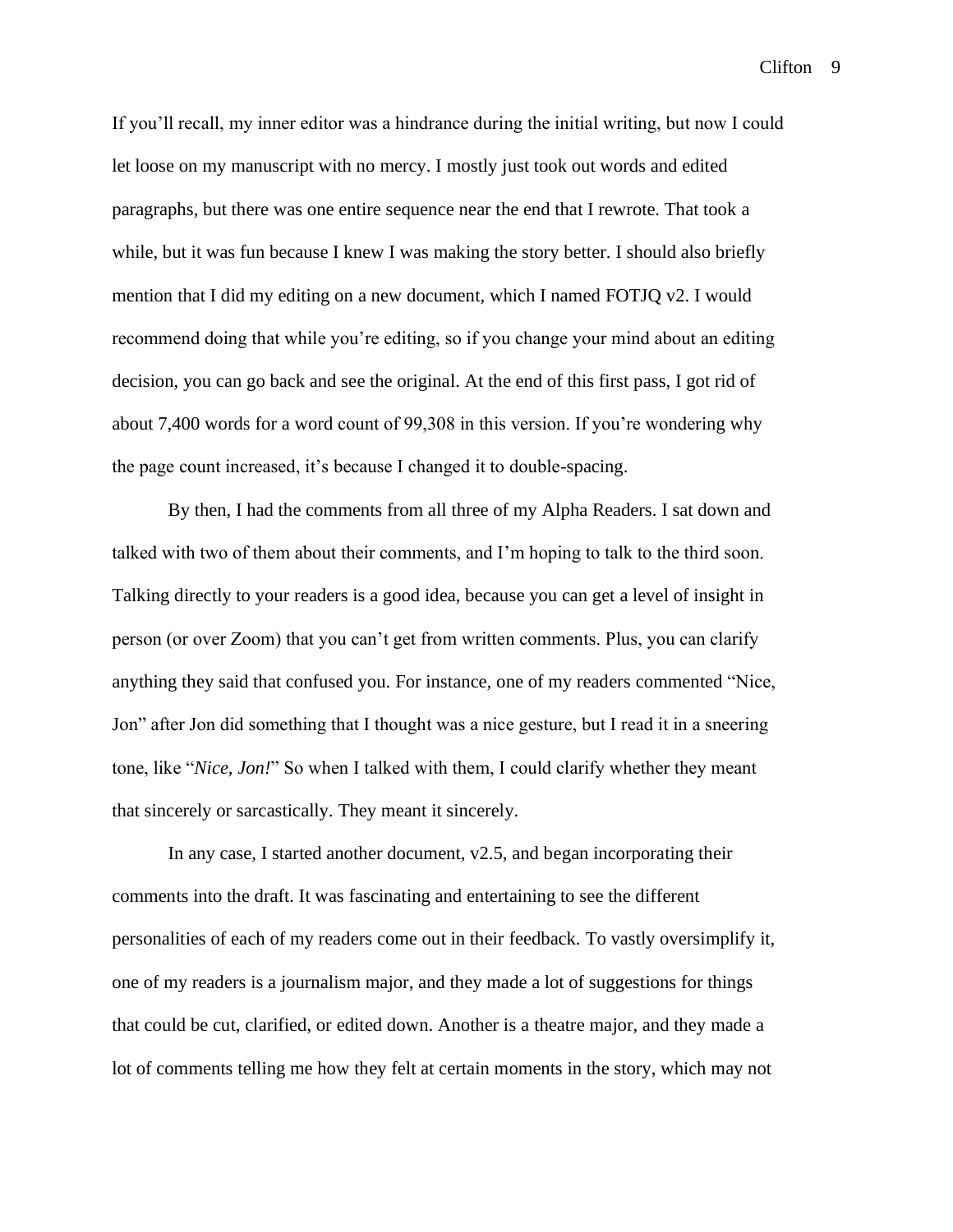sound useful up front, but was actually crucial because then I could know if I was achieving my desired emotional responses. This editing pass took far less time, and once it was done, I had cut about another 1,000 words, but I'd also added some, for a final word count, as it currently stands, of 98,690.

#### **The Publishing Process**

So, for the purposes of this project, and for my future preparation, I've also been getting into the pre-publishing process. I call it pre-publishing because I haven't sent it to anyone yet, but I've still done a lot.

If you're going the traditional publishing route, before you think about sending your book to a publisher, you need an agent. There are a few ways you can find agents. The first place you should look is in the Acknowledgements of your comp titles, where authors often thank their agents. What are comp titles, you ask? It's short for comparable titles, and they are books published in the last three years that are similar to yours, but aren't directly in competition. Here are some of mine (*The Road Trip* by Beth O'Leary; *People We Meet on Vacation* by Emily Henry; *Nowhere for Very Long* by Brianna Madia; *The Wonder Boy of Whistle Stop* by Fannie Flagg). They're important for pitching to publishers later, but they can be very useful here too, because you can find agents who have worked with pieces similar to yours.

Beyond the Acknowledgments of books, there are three other resources I'd like to share. The first is Publisher's Marketplace. This is a general-purpose site for all things publishing: you can find out about book deals, reviews, jobs, publishers, and yes, agents. You can look up any agent you want, and they'll usually have a bio and suggestions on what type of books they're looking to represent, so you can gauge how interested they'll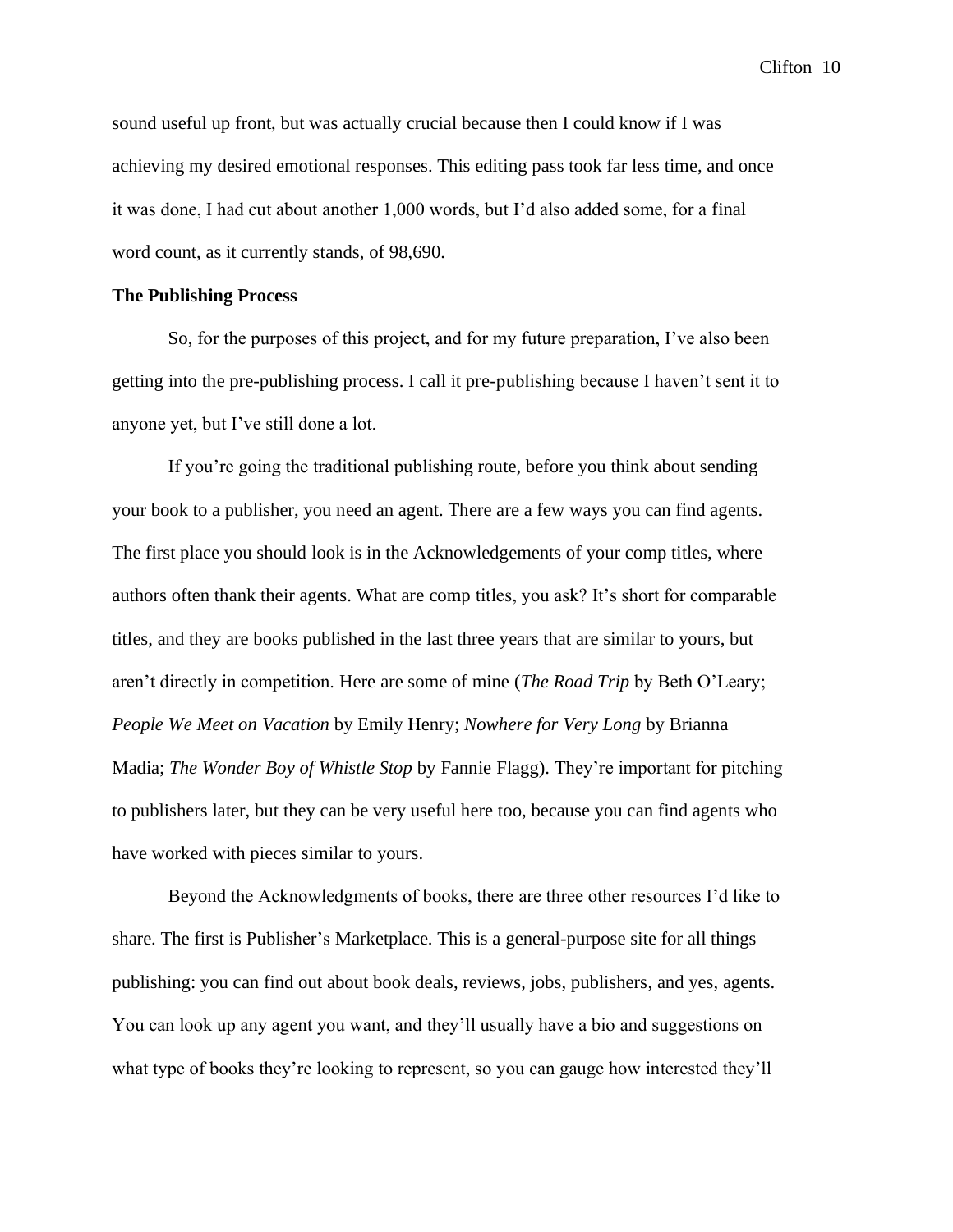be in yours. You can also sign up for the Publisher's Lunch newsletter and get weekly updates. The second is AgentQuery, which is like Publisher's Marketplace, but specifically focused on agents. You can search for people just like you would on PM, but you can also search by genre, so you can quickly find an agent that exactly matches your book. Also note: not every agent will be on both platforms, or all the platforms beyond these, so search widely. But make sure you're searching in reputable places; if you just Google literary agents, chances are you'll run across at least a few scam artists posing as agents.

And speaking of scams, the last resource I wanted to talk about is the Authors Guild. They are a fantastic online legal resource for authors, so if you're not sure if you're getting scammed or not, you can ask someone on here! They'll review agent contracts, publishing contracts, or any other legal documentation relating to books you can think of. They'll be more useful when you're actually in talks with an agent, but it's good to be aware of them early on. Final note on these resources: you do have to pay for some of their services, but if you're really serious about getting your writing published, it's worth it.

Once you've assembled a list of agents you like, it's time to start writing query letters. These are your first introduction to an agent, so you want to make sure you stand out. This book, *The Essential Guide to Getting Your Book Published* by Arielle Eckstut and David Henry Sterry, has an excellent section on how to write a query letter, and is just a fantastic read for aspiring authors in general. It talks mostly about non-fiction publishing, but there's some sage advice for fiction writers in there too. We used it in our publishing class. Anyway, you can really make your query letter stand out if you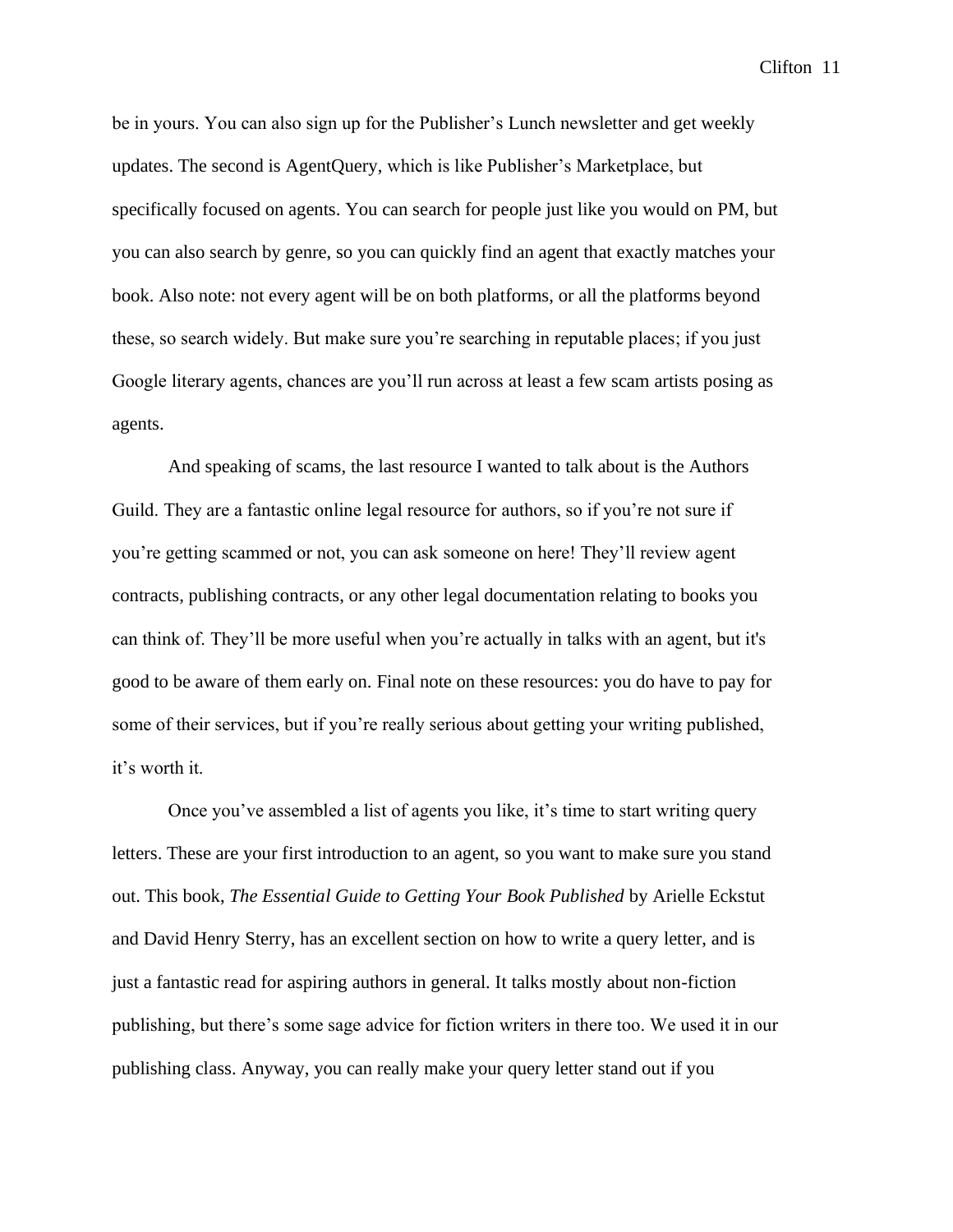personalize it to the specific agent you're writing to, so you'll want to look to see if they've worked on any books you like or have read, or if you like any of the same media. In the case of the agent I addressed my first draft to, I saw on their Publisher's Marketplace bio that we liked some of the same movies and TV shows, so I made sure to talk about that in the letter. This helps the agent gauge how well they'll work with you, as well as catching their attention by giving them a small bit of recognition.

You'll also want to include a bio of yourself, specifically relating to the subject in your book if you can. I talked about my interest in classic cars and my relationship with my grandfather in mine. And, most crucially, your pitch for the book. You generally want to have two pitches prepared for your book when you're submitting to publishers and agents: an elevator pitch, which is about a sentence, and a long-form pitch, which is about a paragraph. An elevator pitch for *FOTJQ* could be: "*The Road Trip* by Beth O'Leary, but with friends and family instead of exes." You want to compare your book to others in your elevator pitch, as it should be a quick way for people to understand what your book is about. My long-form pitch, which I actually used in my query letter, is the one I shared with you at the beginning of this presentation. You don't want to make it too plot-heavy, but you want it to be a nice, eye-catching summary of your book. If it's good enough, your publisher may use your long-form pitch as the inside-flap copy! So, with those three elements, you generally want your query letter to no more than a page long. Along with your query, agents will often ask for the first ten pages or so of your manuscript, but check to make sure you know what your agent wants. Thanks again to Professor Gulyas for reviewing my first draft!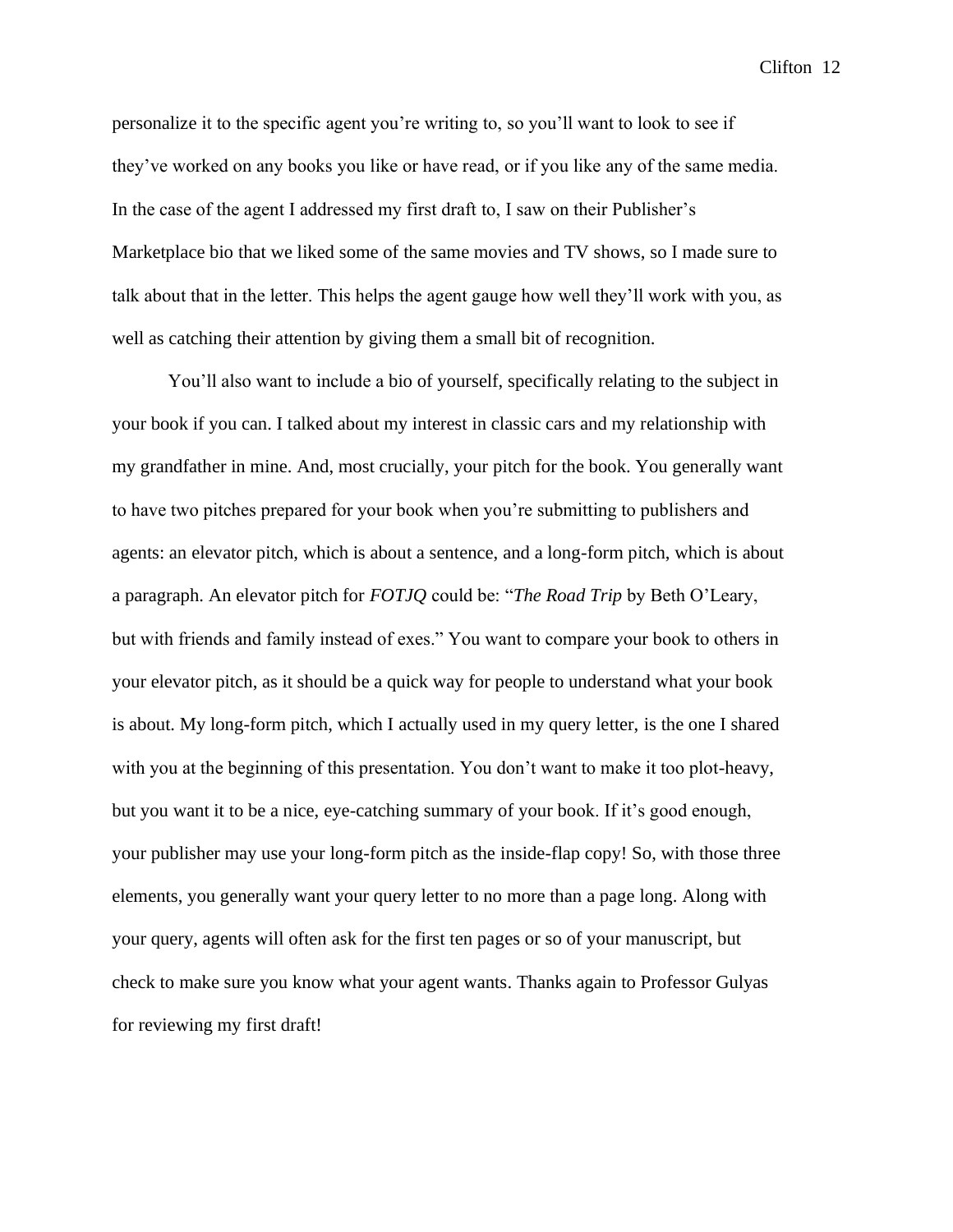So now, you have an agent, you've edited your book with them some more, and you're ready to send your manuscript off to a publisher. You generally have three options for publishers: the Big 5, independent, or self-publishing. I won't be talking about selfpublishing; there's nothing wrong with it, but I'm not planning on going that route with *FOTJQ*. The Big 5 publishers are Penguin/Random House, Simon & Schuster, HarperCollins, Macmillan, and Hachette Book Group. They do good work, but they're also very corporate and very hard to get into; they won't take on a book unless they're absolutely sure they'll make a profit on it. So, when the time comes to send out *FOTJQ*, I'll make the case to my agent for pursuing a smaller, independent publisher, like Quirk Books, which published one of my favorite books, *Miss Peregrine's Home for Peculiar Children.*

When submitting to a publisher, you'll want to prepare a proposal for your manuscript, which is a lot more extensive than submitting to an agent; I will not be doing a full tutorial here. Go read *TEGTGYBP*. There are many aspects that go into a manuscript proposal, including who you envision your audience to be, your bio again, and the specifications for your manuscript, but there are three that I think are most important: comp titles, pitch, and special marketing. I've already talked about pitch and comp titles, but let's touch on comps again for a second: publishers use comp titles to figure out how to sell your book. They can demonstrate what category of literature your book fits in, and who it should be marketed to. When talking about your book to the media and booksellers, comps can also help them understand what kind of book it is. Comp titles are extremely important for publishers, so you want to make sure you choose carefully. When I said they should be similar to but not exactly the same as your book,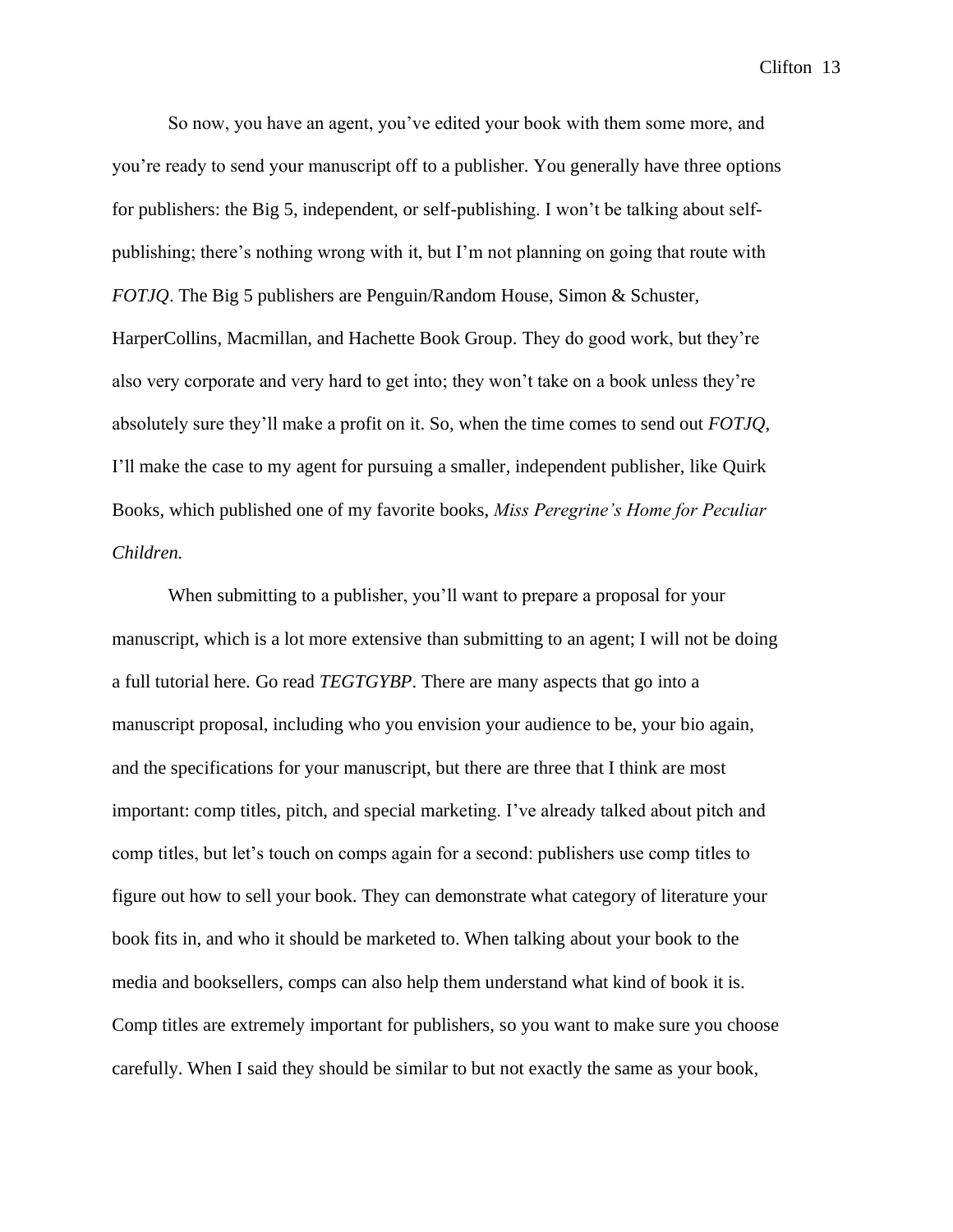what I meant was that they should share some elements of your plot, but not all of them, or they should be presented in a different way. For instance, this book (*Nowhere for Very Long*) has the road trip element, while this one (*The Wonder Boy of Whistle Stop*) has the element of returning to and reconnecting with your past.

But now let's talk about what I consider the most exciting part of writing a proposal: special marketing. If your book features anything that can tie into special, unique marketing tactics, that is a huge advantage. If you want to take your book on tour, this is where you would outline how you want to do that. For *FOTJQ*, I had a lot of fun marketing ideas, nearly all of them revolving around car shows. I think it would be really fun to go on a cross-country book tour to both bookstores and car shows! One of my favorite things about classic cars is their capacity to bring people of all generations together, and *FOTJQ* is a celebration of that. I really feel any marketing campaign for my book would be incomplete without stopping by some car shows. I even thought that for bookstore-only appearances, I could host a contest where people submit their best classic car photos and stories, and the best one gets a free signed copy. As for special places where the book could be sold, car museums and airports would be excellent options. If you can come up with special marketing or selling ideas for your book, you'll stand out to publishers because it shows you know your audience and you're enthusiastic and proactive about your book, meaning you'll probably be great to work with! Online marketing is also a part of this. If you have a large public profile where you can promote your book, or one you can build, that can make the difference between a publisher passing on or buying your work. Again, *TEGTGYBP* goes into great detail about this.

## **The Future**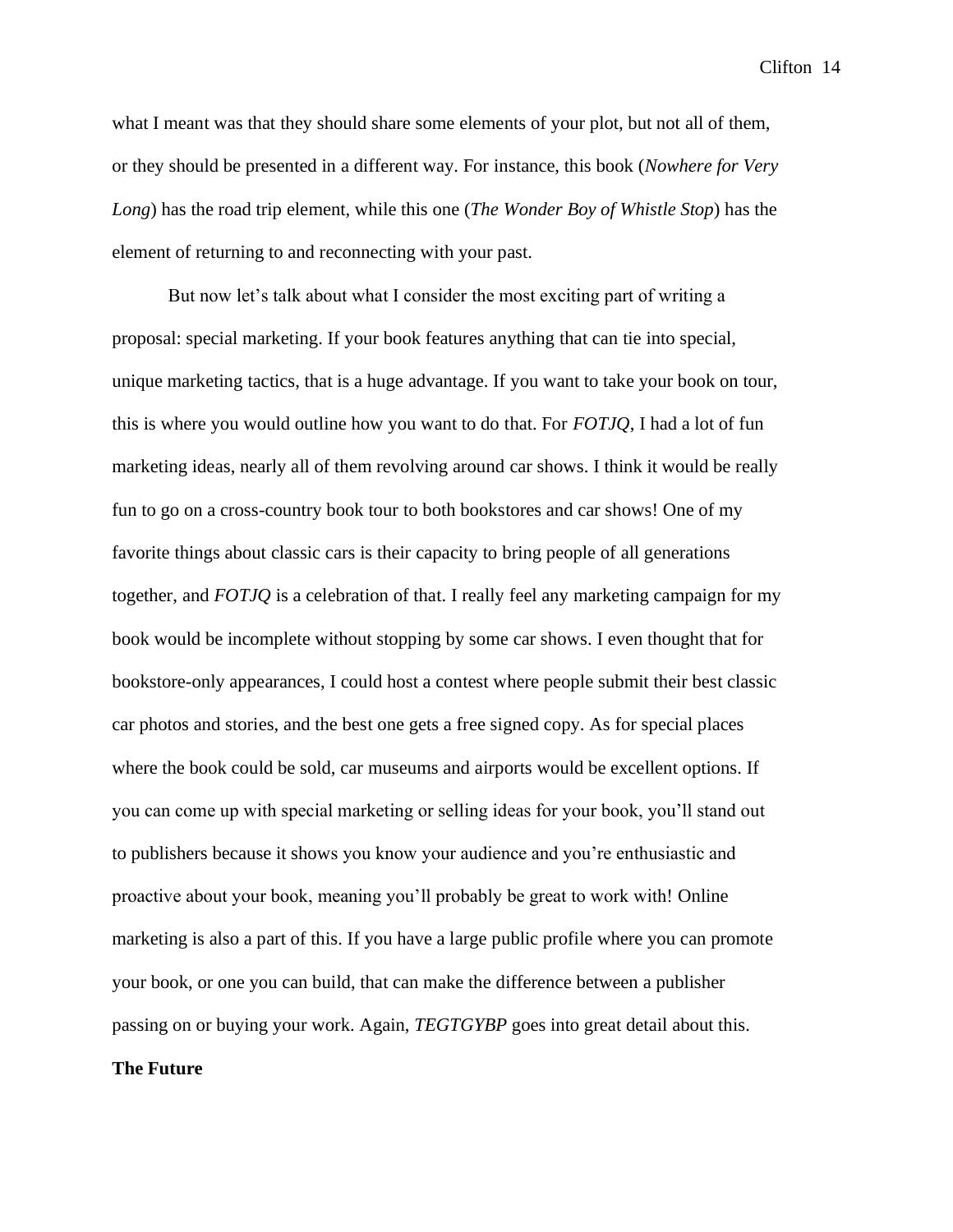So, what's in the future for me and my novel? Well, first off, I want to make something clear. I've been talking about writing, editing, and publishing as if they're three separate steps in a sequence. But that's really not true. After you write the first draft, editing may involve cutting and moving stuff around, but it's mostly rewriting. Like I said, I rewrote an entire sequence on my first editing pass. Writing and editing very much occur at the same time. Then, when you get into the publishing process, there's even more editing that goes on, which involves more rewriting. So it's not so much a sequence of steps as it is an ongoing process that gets additional layers added over time.

So I'm definitely going to be doing more editing. I have a lot of ideas for my next draft. My first two editing passes have mostly been about cutting stuff out; getting the story down to the purest, leanest meat. But now, I have lots of fun details, side stories, and recurring elements that I want to add. Because lean meat may be good, but you need more than meat to make a hamburger. The story works perfectly as it is now, but I want to have fun with this story, and I want the readers to have fun with it too.

Once I'm done with that draft, I'll be sending it out to my beta readers, which will be a much larger group of people. Some of you in this room will be beta readers, and I greatly look forward to your thoughts on my story. I'll probably be doing that for the next few years: editing, rewriting, and sending it out for feedback, until I feel like I have a good enough draft to send to an agent. And then, I'll have all the work I've already done to help me with that.

I want to thank everyone who's helped get me here. I want to thank everyone I told about my idea initially, including my parents, my extended family, and my friends,